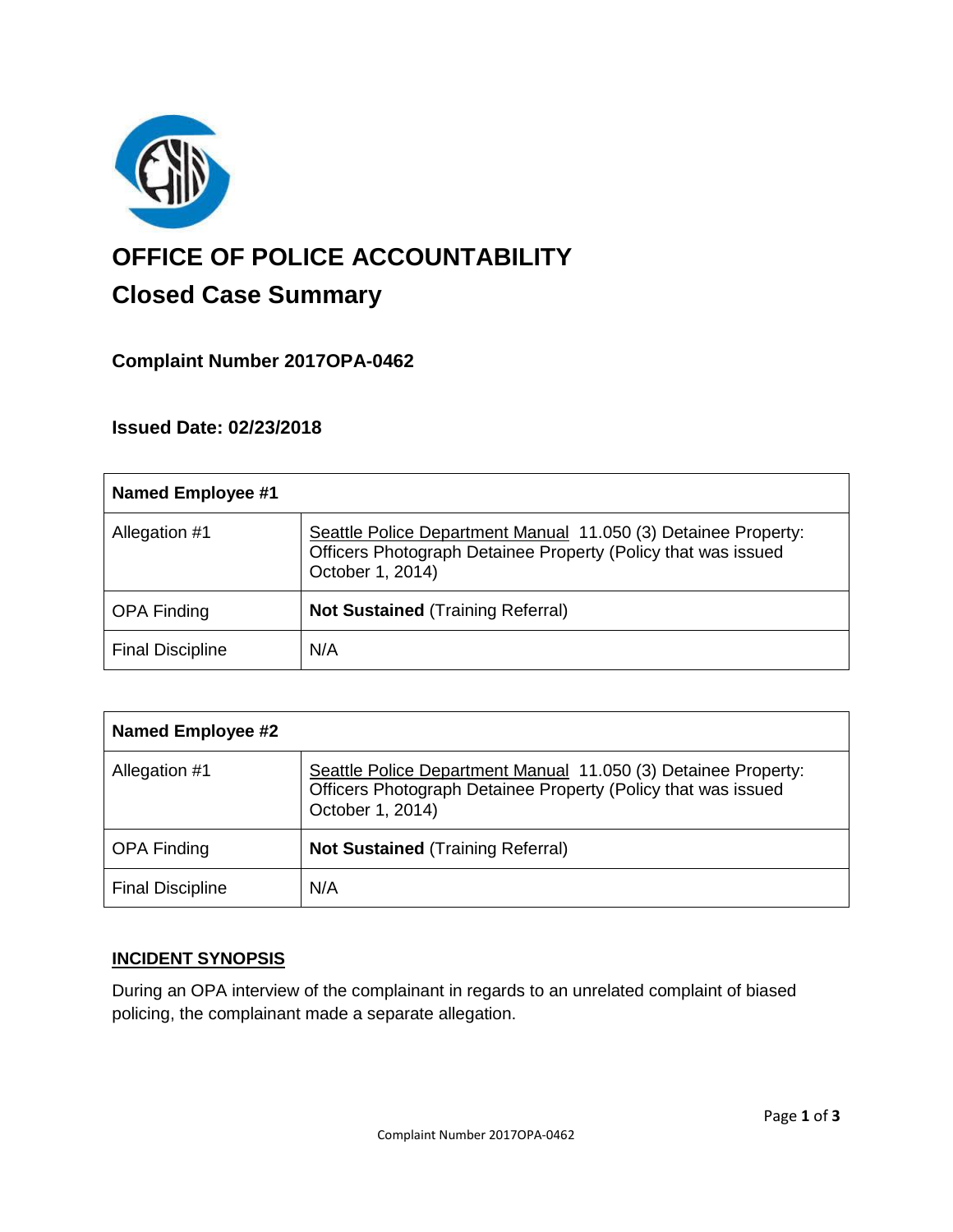#### **COMPLAINT**

The complainant alleges that SPD did not return some of his clothing that was contained in a suitcase that had been inventoried. OPA was unable to locate photographs of the complainant's property, including the suitcase, in the Digital Evidence Management System (DEMS).

#### **INVESTIGATION**

The OPA investigation included the following actions:

- 1. Search for and review of all relevant records and other evidence
- 2. Review of In-Car Video (ICV)
- 3. Interviews of SPD employees

#### **ANALYSIS AND CONCLUSION**

The Named Employees assisted in the arrest of the complainant by taking custody of the complainant's personal property. That property consisted of a large suitcase. The property was then placed in safekeeping within the Department's custody. The complainant alleged that when he later took custody of his belongings, he realized that some of his clothing, namely a green goose-down vest and a black jacket, were not there.

During its investigation, OPA did a search for photographs of the complainant's property, but was not able to locate any. During their OPA interviews, the Named Employees indicated that they did not take still photographs of the complainant's property, but that they memorialized the property by recording it on their In-Car Video (ICV.)

SPD Policy 11.050(3) requires that officers photograph detainee policy. At his OPA interview, Named Employee #1 opined that his failure to do so did not violate policy, but he stated that he would in the future photograph everything with a camera. Named Employee #2 also opined that he did not violate policy and asserted his belief that because he recorded the complainant's property on his ICV and because the ICV video was stored in the COBAN system, he acted appropriately. The policy was clear that the property must be photographed. Such photographs are, in turn, expected to be uploaded to DEMS. The failure of the Named Employees to do so violated policy.

While the OPA Director found that the Named Employees acted contrary to policy, he did not believe that a sustained finding was warranted.